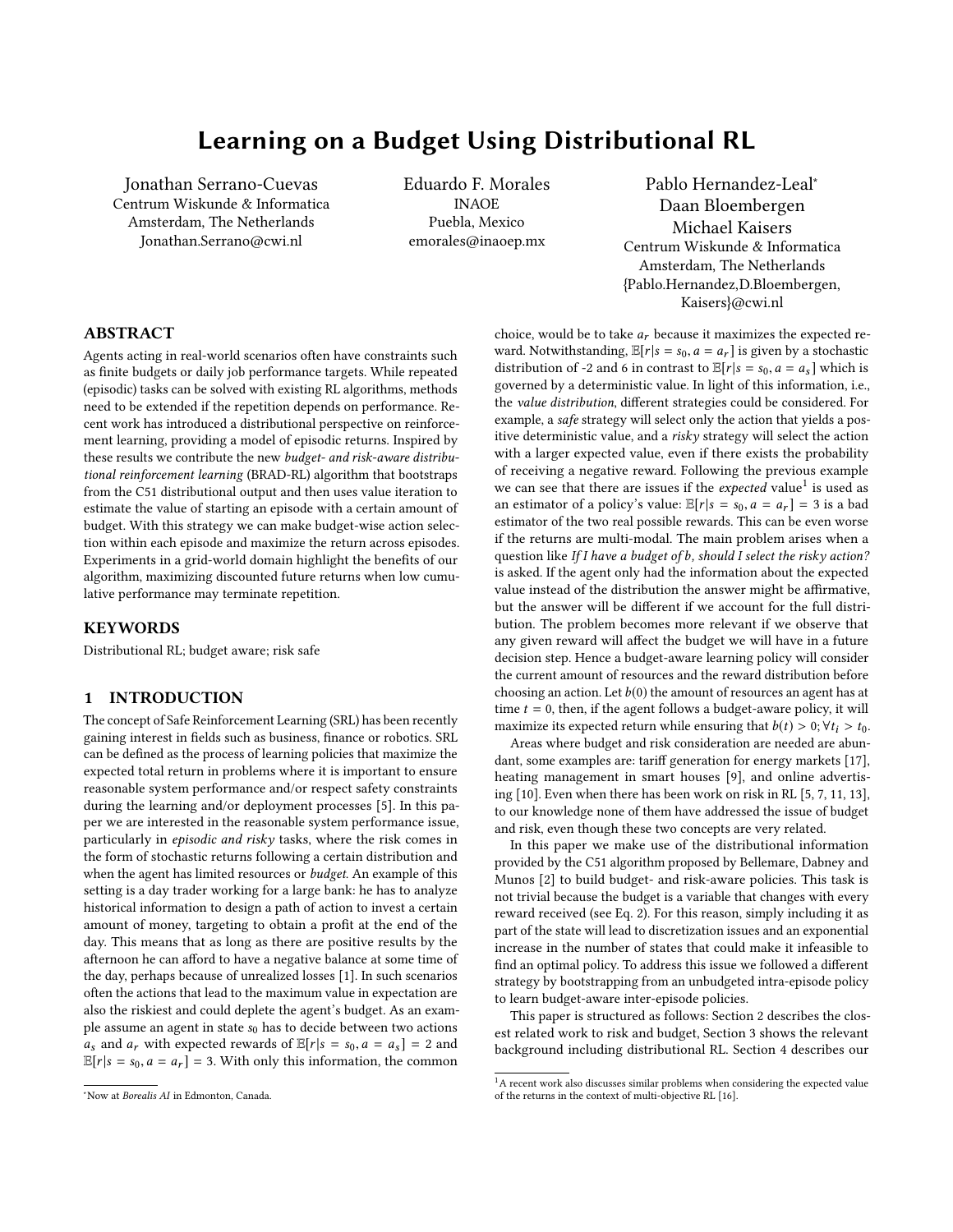approach to use distributional RL to learn budget and risk-aware policies. Section [5](#page-3-0) presents the experimental setting and our results. Section [6](#page-5-10) presents a discussion about related work and finally in Section [7](#page-5-11) we offer some conclusions.

# <span id="page-1-0"></span>2 RELATED WORK

The concept of budget has been studied before, for example in multiarmed bandits (MABs). Tran-Thanh et al. proposed the budgetlimited MAB with an overall budget, where the exploration and exploitation phases have a limited budget [\[20\]](#page-5-12). However, the setting is more limited than the one considered here, since the reward is observed immediately after executing an action (pulling an arm), while we used an experiment setting where the reward is received after following a (small) series of actions.

Safety in RL [\[12\]](#page-5-13) is a concept that is gaining a lot of interest. It includes a wider variety of topics such as safe interruptibility, distributional shift, robustness to adversaries, and safe exploration. Approaches to address safe exploration in RL have proposed ideas such as the use of ergodicity in MDPs to define safety [\[14\]](#page-5-14), or the use of backup policies to help the system return to a controlled (safe) state [\[6\]](#page-5-15).

One of the earliest works that analysed risk in RL was presented by Heger [\[7\]](#page-5-5). The basic idea is to adjust the Q-learning algorithm to account for risky behaviors. Heger proposed  $\hat{Q}$ -learning which maximizes the worst-case scenarios, this is, it finds policies that minimize the worst-case total discounted costs. However, only considering worst-case scenarios might be too extreme. Instead, other works have studied a more general version to parametrize the desired level of risk and consider, for example, risk-averse and risk-seeking behaviors. Examples of this case are the risk-sensitive algorithms proposed by Mihatsch and Neuneir [\[13\]](#page-5-7) which use the variance of the returns [\[19\]](#page-5-16) as a measure of risk. Yu and Nikolova [\[22\]](#page-5-17) proposed the use of several variations of Value at Risk, which is a common measure of risk in finance [\[8\]](#page-5-18). Similar ideas have been analyzed in the context of actor-critic algorithms [\[11\]](#page-5-6). An important remark is that none of these works consider risk and budget jointly as we do in this work.

# <span id="page-1-1"></span>3 BACKGROUND

In this section we review the frameworks of reinforcement learning and distributional reinforcement learning.

#### 3.1 Reinforcement learning

Reinforcement learning formalizes the interaction of an agent with the environment using a Markov decision process (MDP). An MDP is defined by the tuple  $\langle S, A, R, T \rangle$  where S represent the world divided up into a finite set of possible states. A represents a finite set of available actions. The transition function  $T : S \times A \rightarrow \Delta(S)$  maps each state-action pair to a probability distribution over the possible successor states, where  $\Delta(S)$  denotes the set of all probability distributions over S. Thus, for each s,  $s' \in S$  and  $a \in A$ , the function T<br>determines the probability of a transition from state s to state s' after determines the probability of a transition from state s to state s' after<br>executing action a. The reward function  $R : S \times A \times S \longrightarrow \mathbb{R}$  defines executing action a. The reward function  $R: S \times A \times S \rightarrow \mathbb{R}$  defines the immediate and possibly stochastic reward that an agent would receive for being in state s, executing action  $a$  and transitioning to state s ′ .

MDPs are adequate models to obtain optimal decisions in single agent environments. Solving an MDP will yield a policy  $\pi : S \to A$ , which is a mapping from states to actions. An optimal policy  $\pi^*$  is the one that maximises the expected discounted reward. There is the one that maximises the expected discounted reward. There are different techniques for solving MDPs assuming a complete description of all its elements. One of the most common techniques is the value iteration algorithm [\[3\]](#page-5-19) which is based on the Bellman equation:

$$
V^{\pi}(s) = \sum_{a \in A} \pi(s, a) \sum_{s' \in S} T(s, a, s') [R(s, a, s') + \gamma V^{\pi}(s')],
$$

with  $\gamma \in [0, 1)$ . This equation expresses the *value* of a state which can be used to obtain the optimal policy  $\pi^* = \arg \max_{\alpha} V^{\pi}(\epsilon)$  i.e. can be used to obtain the optimal policy  $\pi^* = \arg \max_{\pi} \sqrt{\pi(s)}$ , i.e., the one that maximizes that value function and the optimal value the one that maximizes that value function, and the optimal value function is

$$
V^*(s) = \max_{\pi} V^{\pi}(s) \quad \forall s \in S.
$$

 $\pi$ Q-learning [\[21\]](#page-5-20) is a well known algorithm for RL. It has been devised for stationary, single-agent, fully observable environments with discrete actions. A Q-learning agent can be in a state  $s \in S$  and choose an action  $a \in A$ . It keeps the estimate of its expected payoff starting in state s, taking action a as  $O(s, a)$ . Each entry  $O(s, a)$  is an estimate of the corresponding optimal  $Q^*$  function that maps<br>state-action pairs to the discounted sum of future rewards when state-action pairs to the discounted sum of future rewards when starting with the given action and following the optimal policy thereafter. Each time the agent makes a transition from a state s to s' via action *a* receiving payoff *r*, the *Q* table is updated as follows:

$$
Q(s, a) = Q(s, a) + \alpha [(r + \gamma \max_b Q(s', b)) - Q(s, a)]
$$

with the learning rate  $\alpha$  and the discount factor  $\gamma \in [0, 1]$  being parameters of the algorithm with  $\alpha$  typically decreasing over the parameters of the algorithm, with  $\alpha$  typically decreasing over the course of many iterations. Q-learning is proved to converge towards Q parameters [\[21\]](#page-5-20). ∗ if each state-action pair is visited infinitely often under specific

## 3.2 Distributional RL

A common approach to reinforcement learning is to model the expectation of the returns, commonly referred as value. However, if the returns are a bimodal (or even a multi-modal) random variable, the expected value might be a very bad estimator of the goodness of an action, i.e., the positive expected value of an action might be the result of negative and positive rewards. In this context, Bellemare, Dabney and Munos [\[2\]](#page-5-8) proposed a distributional perspective of RL, which argues for the fundamental importance of the full distribution of the random returns received by a reinforcement learning agent, whose expectation is the value Q. Following this idea they propose a random variable  $Z(s, a)$  which is a mapping from state-action pairs to distributions over the returns, called value distribution. This means that, instead of having a scalar for each state-action pair a distribution over the returns is approximated, in particular using a categorical distribution with n categories, or atoms, over a fixed range. Stated in another way, whenever a new reward  $r_t$ is received it is distributed into one of the  $n$  possible atoms. The authors evaluated different number of atoms and reported that  $n = 51$  yield the best scores, hence the algorithm's name C51, shown in Algorithm [1.](#page-2-2) This distribution describes the probability of a reward in the distribution's support  $\hat{z}$ , which is kept constant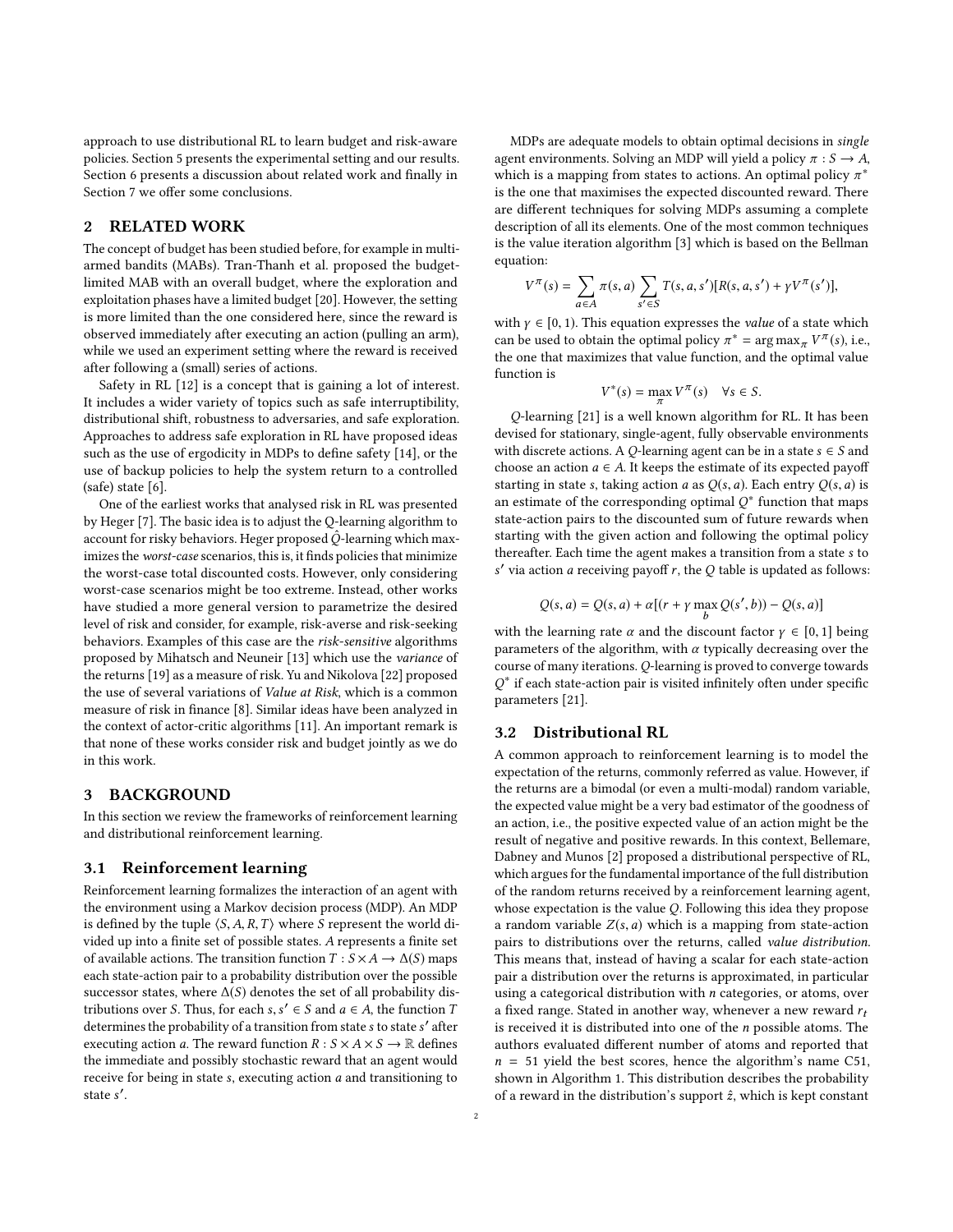<span id="page-2-4"></span>

Figure 1: BRAD-RL building blocks. BRAD-RL uses the result of C51 (unbudgeted case): the value distributions (1) to compute cumulative density distributions (2), then these are plugged together with the budget into a modified value iteration (3) to compute a budget-aware policy (4).

by using a projection technique at each update (lines 5-9). We will refer with  $p_i(s, a)$  to the *ith* probability that corresponds to the *ith* atom in  $\hat{z}$  for any given state-action pair. With this in mind the expected value Q can be calculated using Eq. [1,](#page-2-3)

<span id="page-2-3"></span>
$$
Q(s, a) = \sum_{i \in \hat{z}} (\hat{z} \cdot Z(s, a)) = \sum_{i} z_i p_i(s, a).
$$
 (1)

 $i \in \hat{z}$  i<br>The limits of the support  $\hat{z}$  are  $z_0 = V_{min}$  and  $z_{n-1} = V_{max}$ , the that contains all the available supports  $z_i$  is  $\bar{z}$  and the support set that contains all the available supports  $z_i$  is  $\bar{z}$ , and the support stan size is  $\Delta z = V_{max} - V_{min}$ step size is  $\Delta z = \frac{V_{max} - V_{min}}{N-1}$ .<br>Note that C51 algorithm us

N <sup>−</sup><sup>1</sup> Note that C51 algorithm uses a discrete approximation of the real value distribution. Using this discrete version has the advantages of being highly expressive and computationally friendly [\[15\]](#page-5-21). Lastly, it is important to mention that C51 in [\[2\]](#page-5-8) used a simple  $\epsilon$ -greedy policy over the expected state-action values (Eq. [1\)](#page-2-3), without using the full distribution information in the action selection.

<span id="page-2-2"></span>Algorithm 1 Categorical update algorithm as proposed in [\[2\]](#page-5-8). **Require:** A transition  $s_t$ ,  $a_t$ ,  $r_t$ ,  $s_{t+1}$ ,  $\gamma_t \in [0, 1]$ <br>  $\downarrow$   $O(s_{t+1}, a) = \sum_{s} \gamma_t \gamma_s(s_{t+1}, a)$ 1:  $Q(s_{t+1}, a) := \sum_i z_i p_i(s_{t+1}, a)$ <br>2.  $a^* \leftarrow \text{argmax}_{i} Q(s_{t+1}, a)$ i 2: a <sup>∗</sup> <sup>←</sup> arдmaxa <sup>Q</sup>(st+1, <sup>a</sup>) 3:  $m_i = 0, i \in 0, ..., N - 1$ 4: **for** *j* ∈ 0, ..., *N* − 1 **do**<br>5:  $\hat{\tau}_{z_i} \leftarrow [r_t + \gamma_t + z_j]$ 5:  $\hat{\tau}_{z_j} \leftarrow [r_t + \gamma_t + z_j]_{V_{MIN}}^{V_{MAX}}$ <br>6:  $h_i \leftarrow (\tau_{\text{max}} - V_{MIN} / \Lambda_{\text{max}})$ 6:  $b_j \leftarrow (\tau_{z_j} - V_{MIN}/\Delta_z)$ <br>7:  $l \leftarrow |b_j|, u \leftarrow |b_j|$ 7:  $l \leftarrow \lfloor b_j \rfloor, u \leftarrow \lceil b_j \rceil$ <br>8:  $m_l \leftarrow p_j(s_{t+1}, a^*)$ 8:  $m_l \leftarrow p_j(s_{t+1}, a^*)(u - b_j)$ <br>
9:  $m_{l} \leftarrow p_l(s_{t+1}, a^*)(b_l - b_j)$ 9:  $m_u \leftarrow p_j(s_{t+1}, a^*)(b_j - l)$ 10: end for 11: **return**  $-\sum_i m_i \log p_i(s_t, a_t)$ 

# <span id="page-2-1"></span>4 BRAD-RL

The C51 distributional approach provides valuable information which we can leverage to take budget- and risk- aware decisions. Before we describe our algorithm we will define the budget as a cumulative variable which is updated at every time  $t$  when a new reward is received, as indicated by Eq. [2.](#page-2-0)

<span id="page-2-0"></span>
$$
b(t+1) = r(t) + b(t) \tag{2}
$$

Since the reward distribution (provided by C51) and the current budget are the two main inputs of our Budget and Risk Aware RL (BRAD-RL) algorithm, we are now ready to describe it. In a nutshell the process is as follows. We assume that we learned  $Z(s, a)$  by using C51 in an unbudgeted process. Then, we use the corresponding CDF to calculate an optimistic estimate of starting an episode with a certain amount of budget. Finally, we use value iteration to obtain a more accurate estimate of a budget-aware policy. A high-level idea of this process is depicted in Figure [1](#page-2-4) and the details of this process will be described in this section.

#### 4.1 Optimistic estimate

To compute the optimistic estimate for any given budget we use the cumulative density function (CDF) for each action of the distribution Z learned by C51 algorithm, which is defined for a fixed support  $z \in [V_{min}, V_{max}]$ . Then, for every action *a*, the CDF of *Z* is defined as  $F_{Z_a}(z)$ .<br>Now assume the

Now, assume the current agent's budget is  $b$ , then, for any stateaction pair the probability of receiving an episodic return  $r_e$  smaller than  $-b$  corresponds to the probability of running out of budget as stated by Eq. [3](#page-2-5)

<span id="page-2-5"></span>
$$
Pr(r_e \le -b|s, a) = F_{Z_a}(-b|s). \tag{3}
$$

 $Pr(r_e \le -b|s, a) = F_{Z_a}(-b|s).$  (3)<br>However, since we are dealing with a discrete version of the CDF we can compute

$$
Pr(r_e \le 0 | s, a) = \sum_{i=0}^{h} p_i(s, a)
$$

where h corresponds to the first index of the support where  $V > -b$ .<br>We propose an alternative measurement as the probability  $\beta$  of We propose an alternative measurement as the probability  $\beta$  of having an episodic return  $r_e$  larger than a certain budget  $b$ , in state s taking action a, which we write as,

<span id="page-2-6"></span>
$$
\beta(b, s, a) = 1 - \Pr(r_e \ge b | s, a). \tag{4}
$$

With Eq. [4](#page-2-6) we can define an optimistic estimate starting an episode at state  $s_0$  while having a certain budget as

<span id="page-2-7"></span>
$$
Q_{opt}(\langle s_0, b \rangle, a) = Q(s_0, a) + \beta(b, s_0, a) \frac{\gamma_e}{1 - \gamma_e} Q^*,
$$
 (5)

where  $Q^* = \max_a Q(s, a)$ , Eq. [5](#page-2-7) is optimistic because it assumes<br>that if the episodic return is larger than the current budget, with a that if the episodic return is larger than the current budget, with a probability  $\beta$  it will receive the best known episodic return  $Q^*$  at each episode ever ofter discounted by  $\kappa$ . In what follows we show each episode ever after discounted by  $\gamma_e$ . In what follows we show that this estimate is a particular case of the value iteration form.

### 4.2 Budget-aware value iteration

According to Sutton and Barto [\[18\]](#page-5-22) the process of value iteration is described by the update operation

$$
V(s) = \max_{a} \sum_{s',r} p(s',r|s,a) \left[ r + \gamma V(s') \right],
$$

that can be written for  $Q$  as:

3

<span id="page-2-8"></span>
$$
Q(s,a) = \sum_{s',r} p(s',r|s,a) \left[ r + \gamma \max_{a} Q(s',a) \right]
$$
 (6)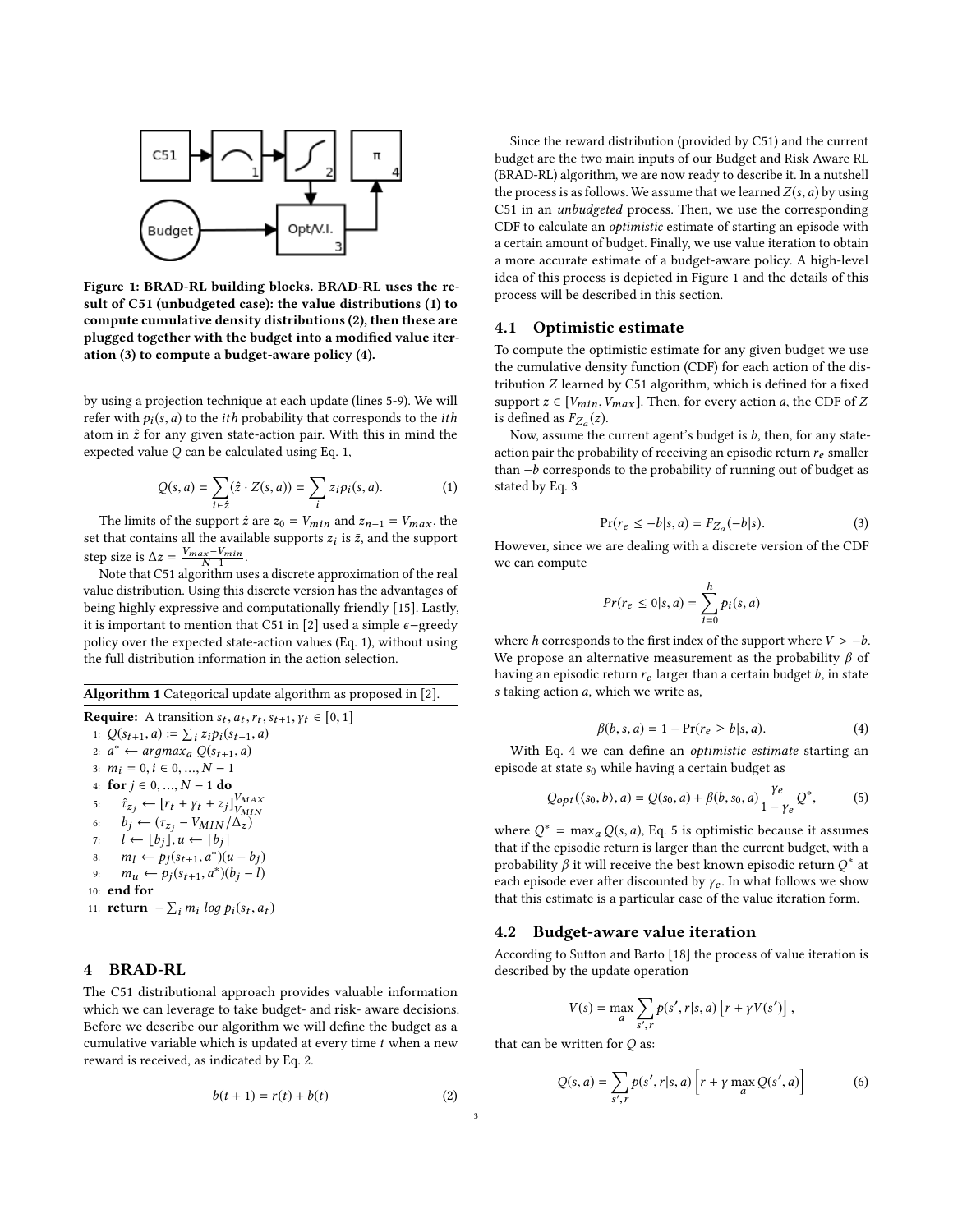<span id="page-3-3"></span>Table 1: Possible episodic returns. Absorbing states are marked with ∗.

| Route      | Reward        |
|------------|---------------|
| $s_3, s_4$ | $-1-1+6=4$    |
| $S_1^*$    | $-1 - 4 = -5$ |
| $s_1, s_0$ | $-1-1+12=10$  |
|            |               |

for all states  $s \in S$ . We aim to estimate the expected value of starting an episode from a fixed state  $s_0$ , with a certain amount of budget, given the return distribution learned by C51 algorithm, i.e., all the possible returns. Also we know from Eq. [2](#page-2-0) that the current budget depends on the last recorded budget and the last received reward. Thus, from Eq. [1,](#page-2-3) [2](#page-2-0) and [6](#page-2-8) the expected value of having a budget  $b$  as calculated by value iteration is defined by Eq. [7,](#page-3-1) where  $p_i(s, a)$  and  $z_i$  are the same as described in Eq. [1,](#page-2-3) and  $\gamma_e$  is an episodic discount rate.

<span id="page-3-1"></span>
$$
Q(\langle s_0, b \rangle, a) = \sum_i p_i(s_0, a)[z_i + \gamma_e \max_a Q(\langle s_0, b + z_i \rangle, a)] \tag{7}
$$

It is important to note that if  $Q(\langle s_0, b + z_i \rangle, a) = 0$ , then the value having a budget of h corresponds to the C51 episodic expectation of having a budget of  $b$  corresponds to the C51 episodic expectation as shown in Eq. [1.](#page-2-3) On the other hand, if we assume that we have a large amount of budget so that we obtain the best possible return for an infinite number of episodes afterwards, then

$$
Q(\langle s_0, b \rangle, a) = \sum_i p_i(s_0, a) \cdot z_i + \sum_i p_i(s_0, a) \cdot \frac{\gamma e}{1 - \gamma e} Q
$$
  
=  $Q(s_0, a) + \frac{\gamma e}{1 - \gamma e} Q^*$ .

Since for large budgets  $\beta \rightarrow 1$ , then if these assumptions hold Eq. [5](#page-2-7)<br>corresponds to Eq. 7 corresponds to Eq. [7.](#page-3-1)

One last issue to solve is the fact that the budget is a continuous variable. To deal with this we discretized the budget in a finite number of bins within the same range  $[V_{min}, V_{max}]$  for which the support z is defined. Then, after calculating  $b + z_i$  we projected the result to the closest integer bin and performed the update.

# <span id="page-3-0"></span>5 EXPERIMENTS

This section describes our experimental results. First, we present a grid-world scenario that highlights the importance of considering a budget. Then we provide details about the C51 training process and we present experimental results comparing BRAD-RL with standard C51 and two baselines (risky and safe strategies). Finally, we show results of the optimistic approach and value iteration.

### 5.1 Scenario description

To model a problem where there exists a trade off between expected reward and risk we propose a grid-world created as a custom Open AI Gym [\[4\]](#page-5-23) environment depicted in Figure [2.](#page-3-2) The scenario consists of a 5 column grid with two fixed absorbing states  $s_0$  and  $s_4$  at the edges. The agent starts in  $s_2$ , with two possible actions, move to the left ( $a_0$ ) or to the right ( $a_1$ ). With probability  $p_w$  state  $s_1$  becomes an absorbing state and provides a negative reward,  $r_{dander}$ , to the agent. With probability  $1 - p_w$  it can safely pass  $s_1$  towards  $s_0$ .

<span id="page-3-2"></span>

Figure 2: The test scenario used to generate the C51 estimations. There is a probability  $p$  of ending the episode with a negative reward in s<sub>1</sub>, otherwise with probability  $1 - p$  the agent can safely pass through.

<span id="page-3-4"></span>

Figure 3: State information at the beginning of an episode. From top to bottom: (C51) return probability distribution, (CDF) cumulative density function, the probability  $\beta$  (Beta) of having a positive budget at the end of the episode as a function of the budget, and the optimistic value expectation  $Q_{opt}$ .

Every step provide the agent with a reward of −1. Possible episodic returns are shown in Table [1.](#page-3-3) The reason behind using a small grid-world to test our agent is that we want to model the fact that a series of actions is required to complete the task, and there are many ways to do so. For instance, the series of actions Right, Left, Left, Left and Left, Left will all lead to state  $s_0$  with a probability  $1 - p_w$ .

Two standard outcomes in this world are easily seen: if the agent picks the route towards  $s_4$  it will receive deterministically a reward of  $r_{det}$ . However, if it chooses a path towards  $s_0$ , with probability  $p_w$ , it will receive a reward of  $r_{danger}$  and, with probability 1 –  $p_w$  , it will receive a reward of  $r_{max}$  . By using C51 algorithm we can estimate not only the expected value of each action, but the complete distribution. Figure [3](#page-3-4) (top) shows the information for the initial state s<sub>2</sub> after being trained using C51 with values  $r_{dancer}$  =  $-5, r_{det} = 4, r_{max} = 10.$ 

∗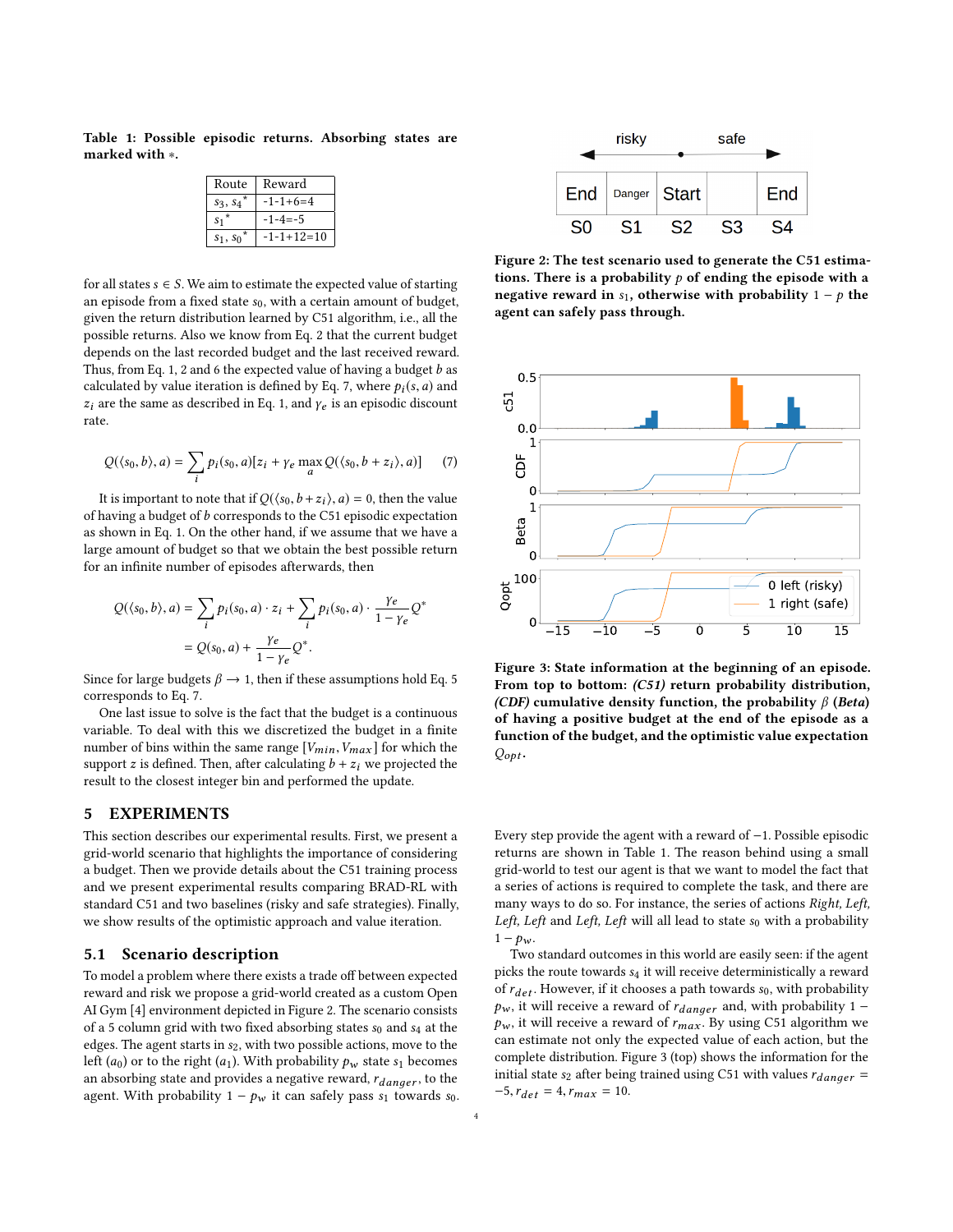# 5.2 C51 training

To obtain the returns' distributional information we trained an agent for a total of 20,000 episodes using the C51 categorical algorithm shown in Alg. [1](#page-2-2) as follows. We used 1,000 episodes to initialize a replay memory which was updated after the same number of steps. Then, we followed an  $\epsilon$ -greedy strategy for 9,000 episodes to select actions (line 2 of Alg. [1\)](#page-2-2) while decreasing  $\epsilon$  from 1 to 0.01. Finally, we kept training the model for the remaining 10,000 episodes. The result of this process for state S<sup>2</sup> can be seen in the first panel of Fig. [3.](#page-3-4) An important remark is the fact that C51 makes no use of the distributional information for action selection, instead it just considers the expectation  $Q(s_{t+1}, a) := \sum_i z_i p_i(s_{t+1}, a)$ . For this reason, we used the distributional information along with the expectation to build a budget-aware algorithm; first by calculating an optimistic estimate and later by using value iteration to calculate the real estimate.

# 5.3 Learning budget aware policies

To illustrate the usefulness of knowing the reward distribution provided by C51 algorithm to learn budget-aware policies we will use the results of Fig. [3.](#page-3-4) The top subplot (C51) shows the output of using C51 algorithm to estimate the reward distribution for the given problem; where an agent has to pick between actions  $a_0$  (in blue) and  $a_1$  (in orange). C51 estimated that there are two possible outcomes for  $a_0$ , a positive outcome and a negative outcome. On the other hand  $a_1$  has only one positive outcome.

Hence,  $a_0$  can be considered risky strategy whereas  $a_1$  is a safe one. The action the agent has to pick depends on the chosen optimality criterion. If we use the standard expected value criterion (see Eq. [1\)](#page-2-3), which does not consider the budget, then the selection would be  $a_0$ , because it has the larger expected value, even though it could be considered a risky option. The second subplot in Fig. [3](#page-3-4) shows the CDF plot for each action and the third subplot shows the  $β$  probability shown in Eq. [4.](#page-2-6) The optimistic expected value described by Eq. [5](#page-2-7) is shown in the fourth subplot. If the agent tries to maximize its probability of not running out of resources by the end of an episode, or if maximizes its optimistic estimate, it would follow a policy derived from either of these subplots. As an example, for  $b = 0$  then, arg max<sub>a</sub>  $\hat{\beta} = \arg \max_a \hat{Q}_{opt} = right$ , so the optimal action is move to the right action is move to the right.

An interesting result of following the budget-aware optimistic policy is shown in Fig. [4,](#page-4-0) where this policy is compared to a risky and safe policy for 15 episodes, starting with a budget of zero. We expect that our budget-aware agent picked to be risky only when its budget was enough to overcome the worst possible outcome, this behavior can be observed in the second subplot, which shows the budget at the end of each episode. During the first two episodes the budget-aware agent, labeled budget c51, chooses the safe action, hence following the behavior of the safe agent. After the second episode it determines it has enough resources to play risky and chooses left with a bad outcome. Then it decides to move right for the next two episodes, which can be seen because the slopes of the budget-aware agent and the safe agent are equal. When it has enough budget again it plays being risky and its accumulated budget increases rapidly. In contrast, the risky agent ran out of budget on the first episode and could not keep playing.

<span id="page-4-0"></span>

Figure 4: Top: the rewards received by an agent following an optimistic budget-aware policy for 15 episodes, as estimated by Eq. [5.](#page-2-7) Bottom: the corresponding accumulated budget. The risky agent runs out of budget immediately, while the budget-aware agent modifies its policy according to its resources.

<span id="page-4-1"></span>

Figure 5: Expected value of starting an episode with a certain budget  $(s_2)$  calculated by value iteration (Eq. [7\)](#page-3-1). For example, when the agent starts with a budget> -4 the value of taking a safe action is higher.

#### 5.4 Budget-aware value iteration

Fig. [5](#page-4-1) shows the Q-values of having a budget in the range [−15, <sup>15</sup>] for the initial state  $s_0 = S_2$ , calculated using value iteration as defined by Eq. [7.](#page-3-1) Selecting the action with the largest expected qvalue, using a max or softmax strategy, for each budget will lead to our budget-aware policy, which we show in Fig. [6](#page-5-24) for states S1, S<sup>2</sup> and S3. To show the relative differences between the expected values for each action, Fig. [6](#page-5-24) uses a softmax strategy. It can be seen from the plot that regardless of the budget, if the agent is in state  $s<sub>1</sub>$ , the optimal action is to move to the left. While in S2, the policy indicates that for a budget in the range [-10, -4] the optimal action is going to the left as well. This is because C51 estimated that the expected return of moving to the right is 4, so, even if the current budget is -4, according to Eq. [2,](#page-2-0) the best possible budget at the end of the episode will be 0. So the best possible action is moving to the left and aim to obtain the large risky reward of 10, so as to end with a positive balance. Something similar happens in state S3: if the agent "owes" four or more units of budget, the only way to obtain a positive balance is moving to the left.

A remark worth noting is that in our test scenario both the optimistic and the value iteration estimates lead to the same policy,